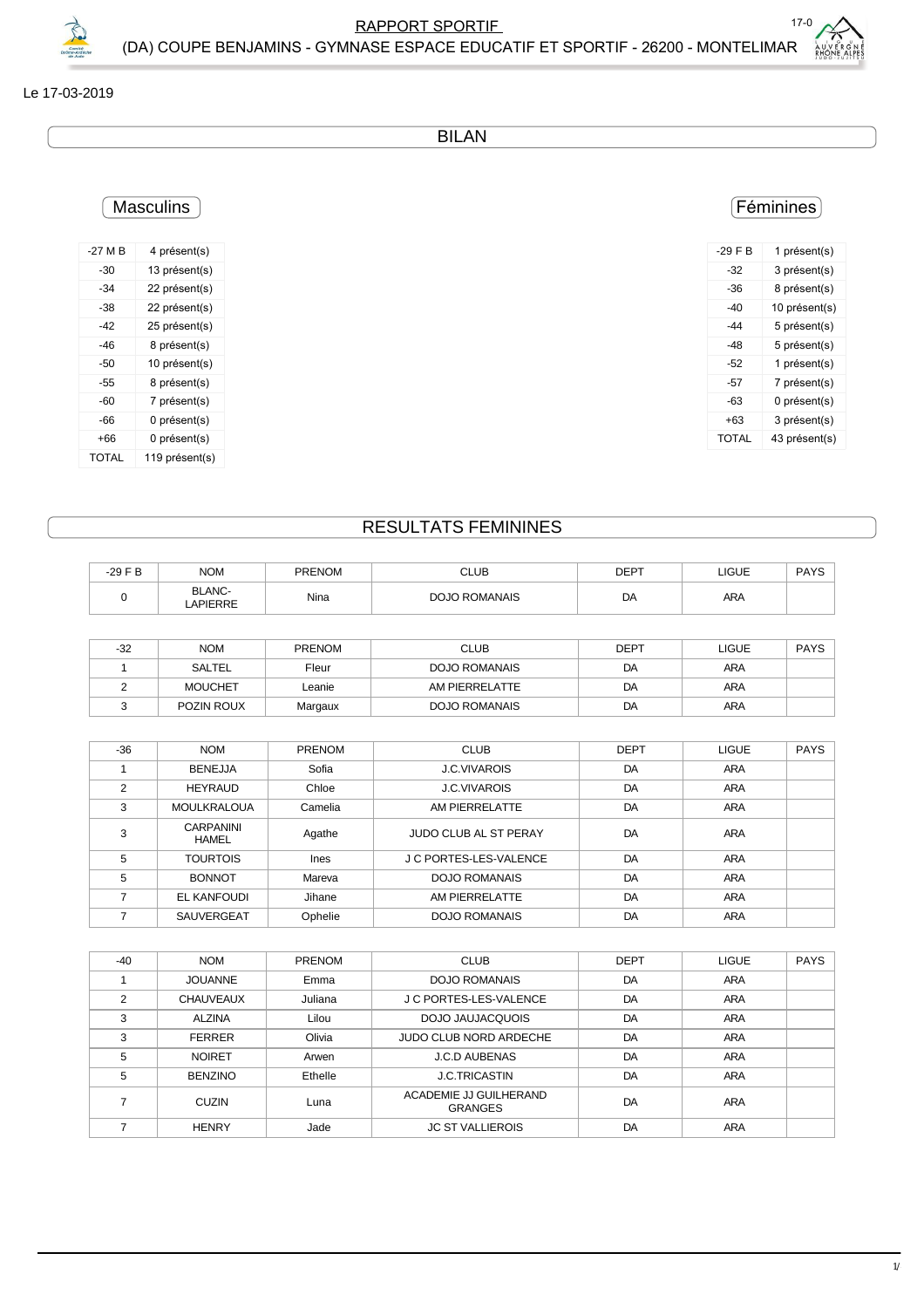

PAYS

ARA

DA



 $\sqrt{5}$ 

SAUZE PAIN

Tylane

#### $-44$ **NOM** PRENOM  $CLUB$ **DEPT** LIGUE  $\overline{1}$ **DUPERRIER**  $Zoe$ **DOJO ROMANAIS**  $\overline{DA}$ **ARA BAUMET DOJO PEAGEOIS ARA**  $\overline{2}$ Emma  $DA$ COTTEREAU J C PORTES-LES-VALENCE **ARA**  $\mathsf 3$ Louise DA **ARA**  $\overline{4}$ PRALY **DOJO PEAGEOIS**  $DA$ Kellya

| $-48$ | <b>NOM</b>                       | <b>PRENOM</b>   | <b>CLUB</b>                 | <b>DEPT</b> | <b>LIGUE</b> | <b>PAYS</b> |
|-------|----------------------------------|-----------------|-----------------------------|-------------|--------------|-------------|
|       | <b>BLETON</b>                    | Lalie           | <b>DOJO ROMANAIS</b>        | DA          | ARA          |             |
|       | <b>EL FAHIM</b>                  | Tesnime         | <b>DOJO ROMANAIS</b>        | DA          | ARA          |             |
| ົ     | <b>SANTOS</b><br><b>OLIVEIRA</b> | Roberta Elianna | <b>JUDO KWAI MONTELIMAR</b> | DA          | ARA          |             |
|       | <b>PRADON</b>                    | Elora           | J.C. CHABEUIL               | DA          | ARA          |             |
|       | <b>BILLON</b>                    | Lola            | <b>JC ST VALLIEROIS</b>     | DA          | ARA          |             |

JUDO CLUB NORD ARDECHE

| $\sim$<br>ےں- | <b>NOM</b>    | <b>PRENOM</b> | <b>CLUB</b>                 | <b>DEPT</b> | LIGUE      | DAVC<br>ט ורז |
|---------------|---------------|---------------|-----------------------------|-------------|------------|---------------|
|               | <b>OMBARD</b> | Carla         | ARDECHE<br>$\sim$ NORP<br>ᄠ | DΑ          | <b>ARA</b> |               |

| $-57$ | <b>NOM</b>       | PRENOM | <b>CLUB</b>          | <b>DEPT</b> | LIGUE      | <b>PAYS</b> |
|-------|------------------|--------|----------------------|-------------|------------|-------------|
|       | <b>BENKENANE</b> | Myriem | <b>DOJO ROMANAIS</b> | DA          | <b>ARA</b> |             |
|       | <b>BERTHOLAT</b> | Leane  | <b>DOJO ROMANAIS</b> | DA          | ARA        |             |
|       | <b>SIFI</b>      | Celia  | <b>DOJO ROMANAIS</b> | DA          | <b>ARA</b> |             |
|       | ZELADA           | Tahara | <b>DOJO ROMANAIS</b> | DA          | <b>ARA</b> |             |

| $\sim$<br>-0.<br>__ | <b>NOM</b> | ס ה<br>JN. | <b>CLUB</b><br>$ -$ | ____ | <b>JGUE</b> | つハンく |
|---------------------|------------|------------|---------------------|------|-------------|------|

| +63 | <b>NOM</b> | <b>PRENOM</b> | <b>CLUB</b>                              | <b>DEPT</b> | <b>LIGUE</b> | <b>PAYS</b> |
|-----|------------|---------------|------------------------------------------|-------------|--------------|-------------|
|     | AWARGUI    | Shavnez       | <b>DOJO ROMANAIS</b>                     | DA          | <b>ARA</b>   |             |
|     | EL FAZAZI  | Nour          | <b>JC ST VALLIEROIS</b>                  | DA          | <b>ARA</b>   |             |
|     | DARD       | Melany        | ACADEMIE JJ GUILHERAND<br><b>GRANGES</b> | DA          | <b>ARA</b>   |             |

## **RESULTATS MASCULINS**

| -27 M B | <b>NOM</b>       | <b>PRENOM</b> | <b>CLUB</b>                 | DEPT | <b>LIGUE</b> | PAYS |
|---------|------------------|---------------|-----------------------------|------|--------------|------|
|         | CHARCHAEV        | Ahmed         | JC BOURG LES VALENCE        | DA   | <b>ARA</b>   |      |
|         | <b>VELASCO</b>   | Gael          | AM PIERRELATTE              | DA   | <b>ARA</b>   |      |
|         | <b>PYOT</b>      | Gabriel       | <b>J.C.DE SAUZET</b>        | DA   | <b>ARA</b>   |      |
|         | <b>CHERAIFIA</b> | Al Hassane    | <b>JC BOURG LES VALENCE</b> | DA   | <b>ARA</b>   |      |

| $-30$ | <b>NOM</b>        | <b>PRENOM</b> | <b>CLUB</b>                              | <b>DEPT</b> | <b>LIGUE</b> | <b>PAYS</b> |
|-------|-------------------|---------------|------------------------------------------|-------------|--------------|-------------|
|       | <b>FOUBERT</b>    | Enzo          | ALLIANCE JUDO QUATRE VALLEES             | DA          | <b>ARA</b>   |             |
| 2     | <b>DERROUICHE</b> | Walid         | AM PIERRELATTE                           | DA          | <b>ARA</b>   |             |
| 3     | <b>AFAJDAR</b>    | Amine         | AM PIERRELATTE                           | DA          | <b>ARA</b>   |             |
| 3     | <b>RAB</b>        | Enzo          | AM PIERRELATTE                           | DA          | ARA          |             |
| 5     | <b>SALHI</b>      | Mehdi         | AM PIERRELATTE                           | DA          | ARA          |             |
| 5     | <b>CHARRAS</b>    | Cyril         | <b>DOJO ROMANAIS</b>                     | DA          | <b>ARA</b>   |             |
|       | <b>HERELIER</b>   | Tim           | ACADEMIE JJ GUILHERAND<br><b>GRANGES</b> | DA          | ARA          |             |
|       | <b>BABARIT</b>    | Mael          | <b>DOJO ROMANAIS</b>                     | DA          | <b>ARA</b>   |             |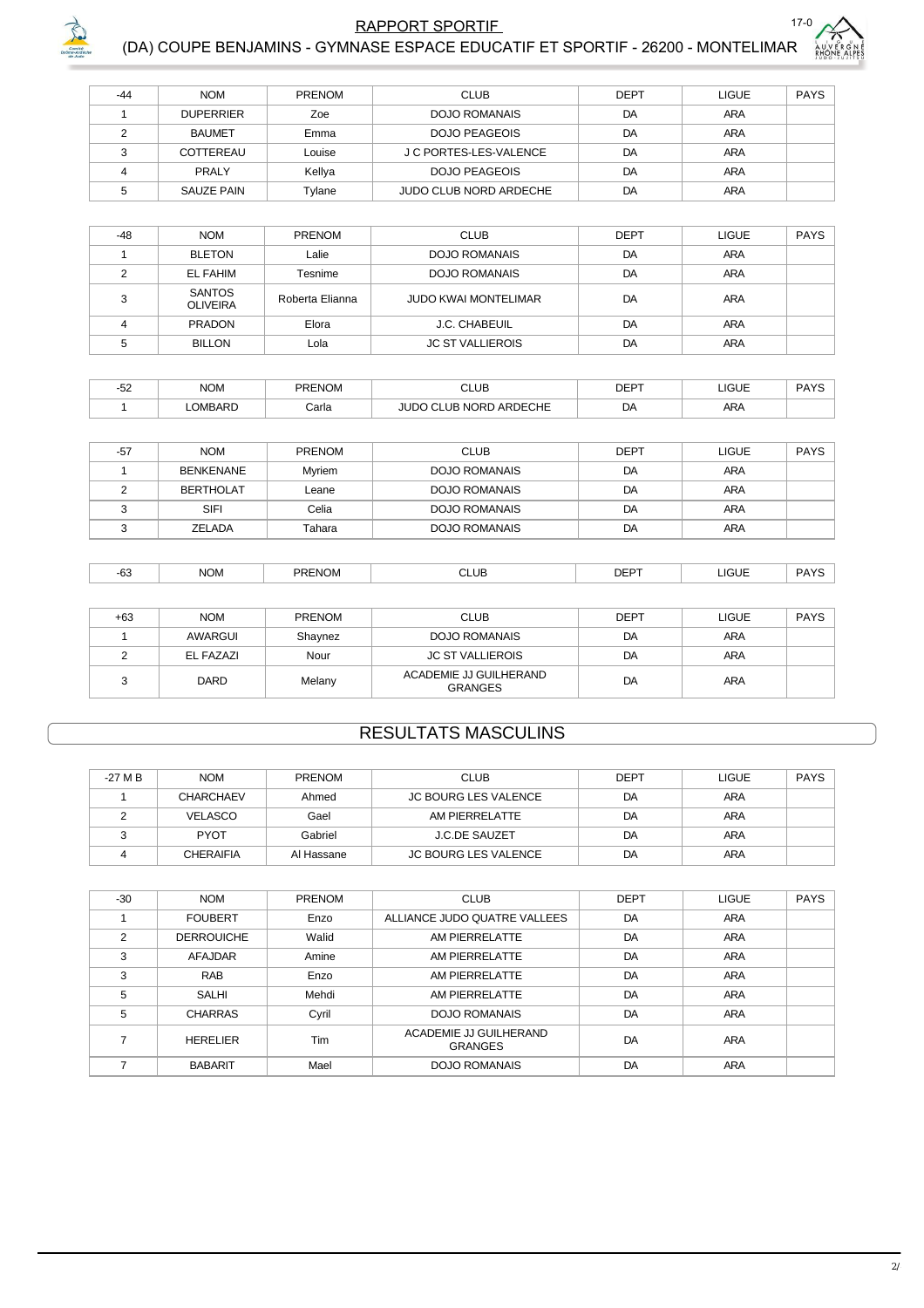

### $17-$ RAPPORT SPORTIF (DA) COUPE BENJAMINS - GYMNASE ESPACE EDUCATIF ET SPORTIF - 26200 - MONTELIMAR

| $\epsilon$ |                               |
|------------|-------------------------------|
|            | ER G<br>N E<br>PES<br>v,<br>Ĩ |
|            |                               |

| $-34$<br><b>NOM</b><br><b>CLUB</b><br><b>DEPT</b><br><b>LIGUE</b><br><b>PRENOM</b><br>ACADEMIE JJ GUILHERAND<br>DA<br><b>MIZI</b><br>ARA<br><b>Ilann</b><br><b>GRANGES</b><br>$\mathcal{P}$<br>DA<br>ARA<br><b>PICCO</b><br><b>DOJO ROMANAIS</b><br>Loan<br>DA<br>3<br>ARA<br><b>BLACHE</b><br>Ethan<br>DOJO ROMANAIS<br>3<br>DA<br><b>ARA</b><br>LAIFA<br>Noham<br><b>DOJO ROMANAIS</b><br>5<br><b>ARA</b><br>DA<br><b>JC BOURG LES VALENCE</b><br><b>CHARCHAEV</b><br>Mohamed |   |                   |     |                  |    |            |             |
|---------------------------------------------------------------------------------------------------------------------------------------------------------------------------------------------------------------------------------------------------------------------------------------------------------------------------------------------------------------------------------------------------------------------------------------------------------------------------------|---|-------------------|-----|------------------|----|------------|-------------|
|                                                                                                                                                                                                                                                                                                                                                                                                                                                                                 |   |                   |     |                  |    |            | <b>PAYS</b> |
|                                                                                                                                                                                                                                                                                                                                                                                                                                                                                 |   |                   |     |                  |    |            |             |
|                                                                                                                                                                                                                                                                                                                                                                                                                                                                                 |   |                   |     |                  |    |            |             |
|                                                                                                                                                                                                                                                                                                                                                                                                                                                                                 |   |                   |     |                  |    |            |             |
|                                                                                                                                                                                                                                                                                                                                                                                                                                                                                 |   |                   |     |                  |    |            |             |
|                                                                                                                                                                                                                                                                                                                                                                                                                                                                                 |   |                   |     |                  |    |            |             |
|                                                                                                                                                                                                                                                                                                                                                                                                                                                                                 | 5 | <b>GOUTAGNEUX</b> | Sam | RHODIA CLUB JUDO | DA | <b>ARA</b> |             |
| DA<br>ARA<br><b>KHUNKERKHANOV</b><br>C.S.FOYER JUDO VALENCE<br>Ilyas                                                                                                                                                                                                                                                                                                                                                                                                            |   |                   |     |                  |    |            |             |
| Fabio<br>J C PORTES-LES-VALENCE<br>DA<br><b>LORET</b><br><b>ARA</b>                                                                                                                                                                                                                                                                                                                                                                                                             |   |                   |     |                  |    |            |             |

| $-38$          | <b>NOM</b>       | PRENOM   | <b>CLUB</b>                       | <b>DEPT</b> | <b>LIGUE</b> | <b>PAYS</b> |
|----------------|------------------|----------|-----------------------------------|-------------|--------------|-------------|
|                | <b>AISSANI</b>   | Ilian    | J.C. DONZERE                      | DA          | <b>ARA</b>   |             |
| $\mathfrak{p}$ | <b>MERLIAUD</b>  | Yoni     | <b>DOJO PONT D ISEROIS</b>        | DA          | <b>ARA</b>   |             |
| 3              | <b>SIMEON</b>    | Timeo    | <b>DOJO ROMANAIS</b>              | DA          | <b>ARA</b>   |             |
| 3              | <b>DASSIE</b>    | Guilhem  | <b>JUDO CLUB ST MARCELLOIS</b>    | DA          | <b>ARA</b>   |             |
| 5              | <b>ANTONIOLO</b> | Nolan    | ACADEMIE JJ GUILHERAND<br>GRANGES | DA          | <b>ARA</b>   |             |
| 5              | LADREYT          | Nolhan   | DOJO ROMANAIS                     | DA          | <b>ARA</b>   |             |
|                | <b>FONTAINE</b>  | Matthieu | DOJO ROMANAIS                     | DA          | <b>ARA</b>   |             |
|                | <b>BOUDJEMA</b>  | Wael     | <b>DOJO PEAGEOIS</b>              | DA          | <b>ARA</b>   |             |

| $-42$ | <b>NOM</b>                        | PRENOM       | <b>CLUB</b>                              | <b>DEPT</b> | LIGUE      | <b>PAYS</b> |
|-------|-----------------------------------|--------------|------------------------------------------|-------------|------------|-------------|
|       | <b>GUESSOUM</b>                   | Erwan        | DOJO ROMANAIS                            | DA          | <b>ARA</b> |             |
| 2     | <b>BADI</b>                       | <b>Driss</b> | ACADEMIE JJ GUILHERAND<br><b>GRANGES</b> | DA          | ARA        |             |
| 3     | <b>VERZI</b>                      | Oscar        | DOJO JAUJACQUOIS                         | DA          | <b>ARA</b> |             |
| 3     | <b>KAZEKELE</b><br><b>GONTIER</b> | Kenny        | ACADEMIE JJ GUILHERAND<br><b>GRANGES</b> | DA          | ARA        |             |
| 5     | <b>SABIR</b>                      | Nour         | AM PIERRELATTE                           | DA          | <b>ARA</b> |             |
| 5     | <b>NOUGUIER</b>                   | Maxim        | <b>DOJO ROMANAIS</b>                     | DA          | <b>ARA</b> |             |
|       | <b>VIVIER</b>                     | Louka        | <b>DOJO ROMANAIS</b>                     | DA          | <b>ARA</b> |             |
| 7     | LOPEZ - PARODI                    | Noam         | <b>DOJO ROMANAIS</b>                     | DA          | <b>ARA</b> |             |

| $-46$ | <b>NOM</b>         | <b>PRENOM</b> | <b>CLUB</b>                  | <b>DEPT</b> | <b>LIGUE</b> | <b>PAYS</b> |
|-------|--------------------|---------------|------------------------------|-------------|--------------|-------------|
|       | <b>RICHAUD</b>     | Maelian       | <b>DOJO ROMANAIS</b>         | DA          | <b>ARA</b>   |             |
| C     | <b>CHAFFANGE</b>   | Lois          | DOJO ROMANAIS                | DA          | ARA          |             |
| 3     | AMMARENE           | Noam          | <b>JC ST VALLIEROIS</b>      | DA          | ARA          |             |
| 3     | <b>STRZYZEWSKI</b> | Loan          | <b>J.C.DE SAUZET</b>         | DA          | <b>ARA</b>   |             |
| 5     | <b>GUGLIELMINO</b> | Noah          | <b>DOJO ROMANAIS</b>         | DA          | <b>ARA</b>   |             |
| 5     | <b>SCHMIDT</b>     | Ange          | ALLIANCE JUDO QUATRE VALLEES | DA          | <b>ARA</b>   |             |
| ⇁     | <b>HOVANISSIAN</b> | Alain         | <b>JC BOURG LES VALENCE</b>  | DA          | <b>ARA</b>   |             |
|       | <b>VIVIAN</b>      | Oscar         | RHODIA CLUB JUDO             | DA          | <b>ARA</b>   |             |

| $-50$ | <b>NOM</b>        | <b>PRENOM</b> | <b>CLUB</b>                              | <b>DEPT</b> | <b>LIGUE</b> | <b>PAYS</b> |
|-------|-------------------|---------------|------------------------------------------|-------------|--------------|-------------|
|       | <b>GAFFET</b>     | Lucas         | ACADEMIE JJ GUILHERAND<br><b>GRANGES</b> | DA          | <b>ARA</b>   |             |
| 2     | <b>ALOUI</b>      | Slim          | <b>DOJO ROMANAIS</b>                     | DA          | ARA          |             |
| 3     | <b>GINET</b>      | Arthur        | ALLIANCE JUDO QUATRE VALLEES             | DA          | <b>ARA</b>   |             |
| 3     | <b>FELDEN</b>     | Nolan         | <b>DOJO PEAGEOIS</b>                     | DA          | <b>ARA</b>   |             |
| 5     | AZARSAEV          | Deni          | C.S. FOYER JUDO VALENCE                  | DA          | <b>ARA</b>   |             |
| 5     | <b>BENYEKHLEF</b> | Mohamed Ali   | RHODIA CLUB JUDO                         | DA          | <b>ARA</b>   |             |
|       | <b>FAURE</b>      | Axel          | ALLIANCE JUDO QUATRE VALLEES             | DA          | <b>ARA</b>   |             |
|       | PEREZ             | Arthur        | CLUB JUDO MJC PRIVAS                     | DA          | <b>ARA</b>   |             |